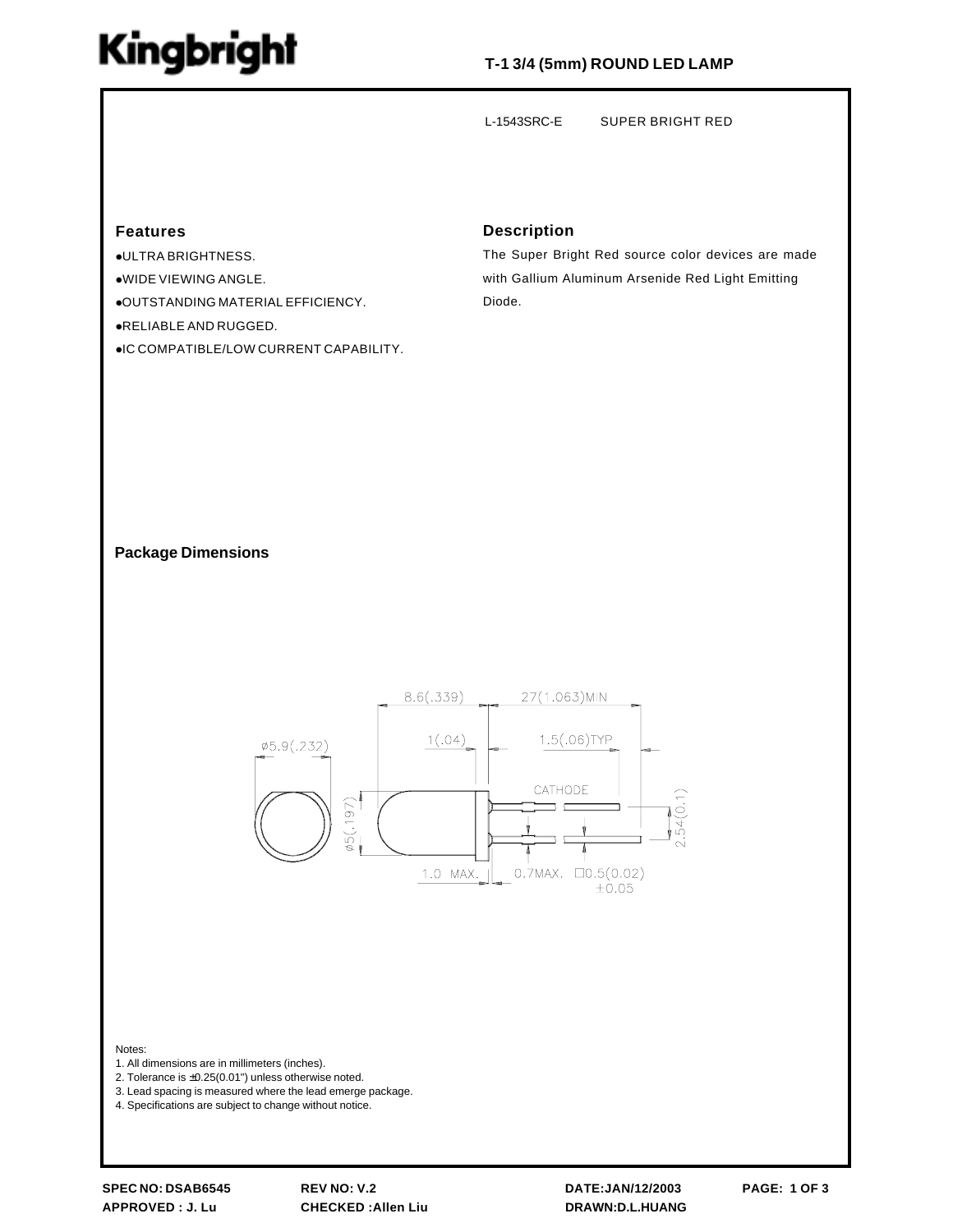# Kingbright

| <b>Selection Guide</b> |                           |                    |                                         |      |                  |  |  |  |  |
|------------------------|---------------------------|--------------------|-----------------------------------------|------|------------------|--|--|--|--|
| Part No.               | <b>Dice</b>               | Lens Type          | $\mathsf{I} \mathsf{v}$ (mcd)<br>@ 20mA |      | Viewing<br>Angle |  |  |  |  |
|                        |                           |                    | Min.                                    | Typ. | 201/2            |  |  |  |  |
| L-1543SRC-E            | SUPER BRIGHT RED (GaAIAs) | <b>WATER CLEAR</b> | 900                                     | 2000 | $50^\circ$       |  |  |  |  |

Note:

1. θ1/2 is the angle from optical centerline where the luminous intensity is 1/2 the optical centerline value.

## **Electrical / Optical Characteristics at T<sub>A</sub>=25°C**

| Symbol               | Parameter                | Device           | Typ. | Max. | <b>Units</b> | <b>Test Conditions</b> |
|----------------------|--------------------------|------------------|------|------|--------------|------------------------|
| $λ$ peak             | Peak Wavelength          | Super Bright Red | 660  |      | nm           | $I = 20mA$             |
| λD                   | Dominate Wavelength      | Super Bright Red | 640  |      | nm           | $I = 20mA$             |
| $\Delta \lambda$ 1/2 | Spectral Line Half-width | Super Bright Red | 20   |      | nm           | $I = 20mA$             |
| C                    | Capacitance              | Super Bright Red | 45   |      | pF           | $V_F=0V$ : f=1 MHz     |
| <b>VF</b>            | Forward Voltage          | Super Bright Red | 1.85 | 2.5  | $\vee$       | $I = 20mA$             |
| 1 <sub>R</sub>       | <b>Reverse Current</b>   | Super Bright Red |      | 10   | uA           | $V_R = 5V$             |

## Absolute Maximum Ratings at T<sub>A</sub>=25°C

| Parameter                     | <b>Super Bright Red</b>              | <b>Units</b> |
|-------------------------------|--------------------------------------|--------------|
| Power dissipation             | 100                                  | mW           |
| DC Forward Current            | 30                                   | mA           |
| Peak Forward Current [1]      | 155                                  | mA           |
| Reverse Voltage               | 5                                    | $\vee$       |
| Operating/Storage Temperature | -40 $^{\circ}$ C To +85 $^{\circ}$ C |              |
| Lead Solder Temperature [2]   | 260°C For 5 Seconds                  |              |

Notes:

1. 1/10 Duty Cycle, 0.1ms Pulse Width.

2. 2mm below package base.